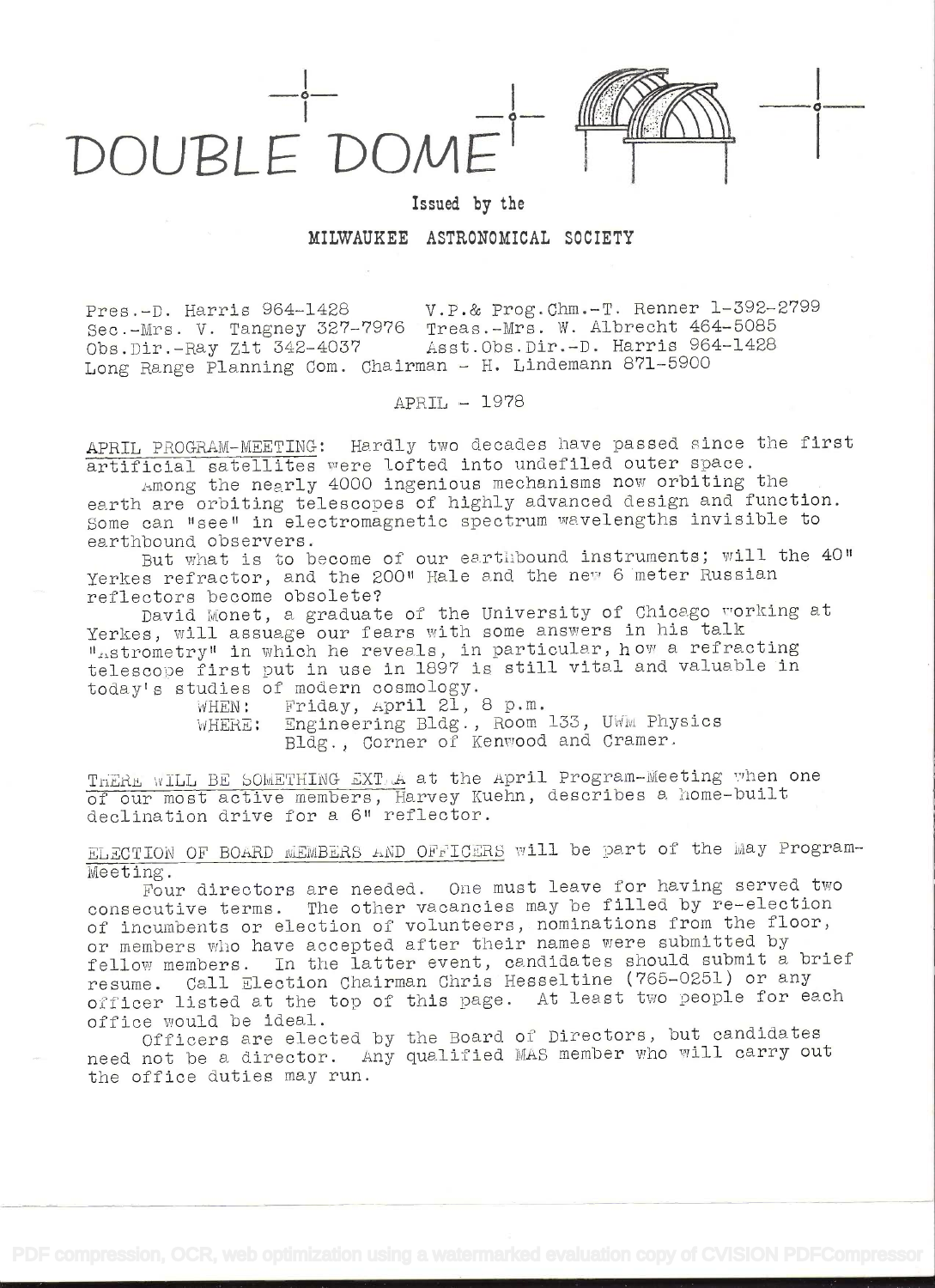CONVENTIONS! Two will occur in the not-too-distant future. The merican Association of Variable Star Observers (AAVso) will convene Sat. & Sun., June 3 & 4, in Ann Arbor, Michigan, and the National Convention of the Astronomical League will take place Fri., Sat. & Sun., June 29, 30, and July 1, at the Sheraton Inn in nearby Madison, Wisconsin.

Complete details are given in the Reflector and Northern Lights, published by the Astronomical League and the 3M Club Astronomical Society respectively. Many people will attend so register early, especially for hotel accomodations. A convenient form is on page  $4$ of the Observer. Call 933-3052 if you need information.

There will be no regional convention this year for the North Central Region. A Business meeting will take place during the National Convention in Madison.

25" TELESCOPE FUND RAISING- NOTES: Ray Zit, Chairman 342-4037.

- Sell newspapers and junk and forward the proceeds to Ray.
- Our fund raising brochure should be ready by the next meeting.
- We plan to raffle off an Edmund Astroscan 2001 during the open house season.
- Lawrence Burazin and Francisco Roldan are co-chairmen of the second annual 25" Telescope rummage sale. The sale will be held on Sat. & Sun., June 3 & 4, from 9 to 5. Bring your items to be sold to the observatory May 27 & 28 between 9 & 5. Call 481-4852 or 762-5665 if you need item pick-up.

Rummage through your garage, attic, drawers, or cabinets. Odd dishes, glasses, outgrown clothing, mechanical things that still run or could be made to, books, jigsaw puzzles, or what have you may be joys to behold to someone. And antiques are still popular. But please, no junk. If you'd like to leave things on consignment and give the MAS a percentage of what you realize, call Lawrence or Francisco.

ve also need many volunteers to help on the above dates. All proceeds go to the 25" Telescope Fund. Last year the MAS realized about \$700. Not bad! Can we do better this year?

CALENDAR

- . Fri., Apr. 21 -- Light pollution in the Milwaukee metropolitan area, concerns everyone. 6:45 p.m. UWM Engrg. Bldg., Room 133. General Program-Meeting follows at 8 p.m., same place.
- . Fri., Apr. 28 -- Board of Directors, at the home of V.P. & Program Chairman Tom Renner, 4512 Deerpark Dr. , Dousman, 7:30 p.m. Wives welcome.
- . Wed., May  $3 \rightarrow$  Staff Meeting, at the observatory, weather permitting. Call 342-4037 first. All members welcome, especially youngsters.

MIRROR CLINIC: If you have questions concerning mirror grinding, polishing, or finishing, you can get some answers by calling Richard Berry (442-426?), William Collins (255-4169), or James Toeller (352-7144).